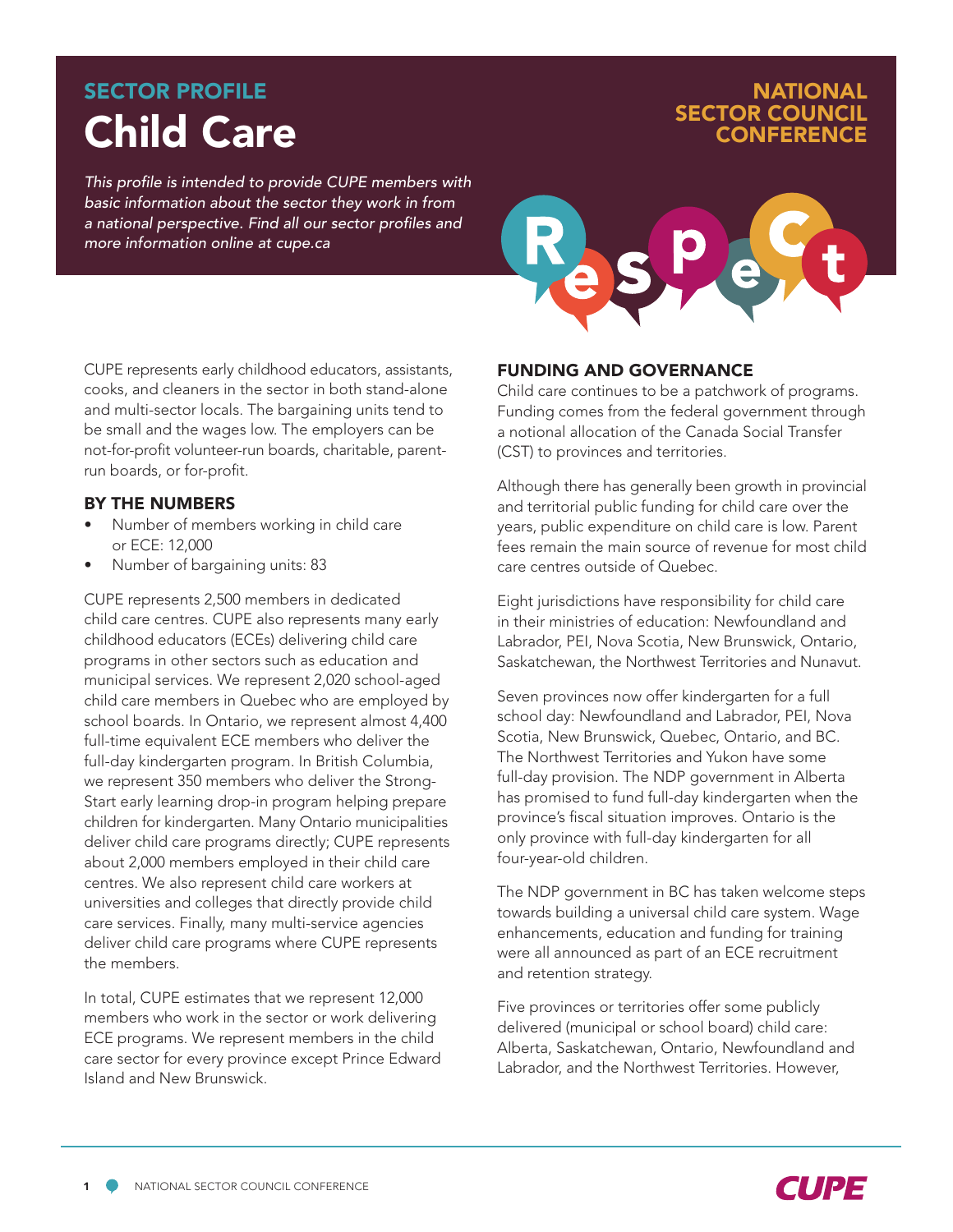### NATIONAL SECTOR COUNCIL **CONFERENCE**



Ontario's municipally-operated child care sector has dropped from 11 per cent of total spaces in 1998 to 2.6 per cent of total spaces in 2012.

The majority of child care centres are run by not-forprofit boards. Many CUPE members in the child care sector work with voluntary boards and there is large turnover leading to instability. The introduction of full-day kindergarten has also put these centres under tremendous stress to meet changing demands.

For-profit care is also expanding across the country. In six provinces and territories, half or more of all child care spaces are provided by for-profit corporations. For-profit care is nearly 30 per cent of total centre spaces in Canada. In Ontario, CUPE represents the 270 members at Kids & Company, a large forprofit privately held corporation. In August 2018, the Conservative government in Ontario announced that it will remove the "For-Profit Maximum Percentage Threshold" from child care funding guidelines. This means that more public funds could go to big-box for-profit child care, creating downward pressure on wages and working conditions.

## **Issues**

### THE MARKET MODEL FOR SERVICES

In a child care market, services are a commodity and parents are treated as consumers – they must "shop" for services offered by a variety of competing "suppliers." Governments have limited interest in or influence on how child care is set up, maintained and delivered. Outside of Quebec, Canada's child care services are run as a market.

Countries that provide accessible, affordable, high quality child care are those that don't rely on markets to deliver child care. These models are often publicly managed, operated and funded.

Countries that rely on markets are much more likely to rank lower in international studies. UNESCO, OECD, and UNICEF reports show that Canada's child care spending ranks among the lowest.

Studies show that non-profit centres are more likely to have better child-staff ratios, better-educated staff and directors, and higher rates of professional development for staff.

#### UNIONIZATION

A 2013 report, *You Bet We Still Care!*, conducted by the Child Care Human Resources Sector Council, showed 21.5 per cent of child care staff identified themselves as union members. Unionization is highest at 30 per cent in Quebec, where the Confédération des syndicats nationaux (CSN) is the dominant union. In BC, unionization is at 29.4 per cent; the government employees' union (BCGEU) represents the majority of the sector. CUPE represents the largest number of members delivering child care and early childhood education services in child care centres as well as other programs.

Unionization rates for child care workers remain low. The *You Bet We Still Care!* study found a number of key differences between unionized and non-unionized child care employees and their workplaces. These included higher staff retention and job satisfaction, higher wages and benefits, and better workplace practices.

#### WAGES

Without adequate public funding, child care workers' wages and working conditions are poor. However, child care workers who are unionized have better wages and are more likely to have pensions and benefits.

On average, in 2012, wages for staff in unionized centres were \$4.61 an hour higher than those in non-unionized centres (\$20.11/hour compared to